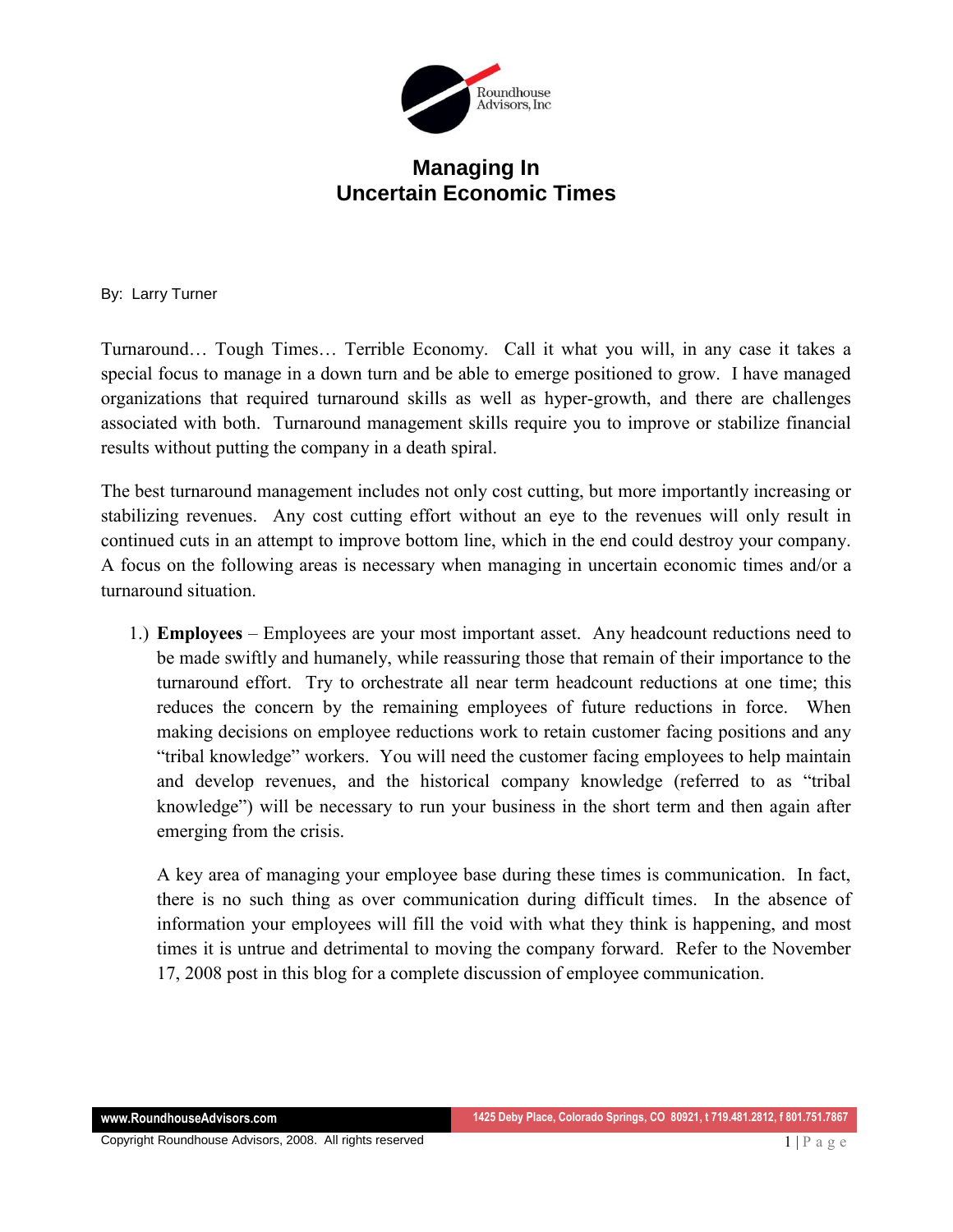

- 2.) **Suppliers** Communicate with your key suppliers to update them on your situation and status. Treat these relationships as key partnerships. During the discussion focus on your goals, timing and action plan. Use this as an opportunity to consolidate suppliers and leverage the increased volume with key partners to assist you with your turnaround effort.
- 3.) **Customers**  Customers are the lifeblood of your business, and you cannot risk your top customer's hearing about any turnaround effort through the grapevine. They can and most likely will hear about any difficult time you are managing from your employees or through the internet. Be proactive and discuss your situation with key customers. Visit them in person when possible and reassure them that you are focused on emerging a healthier company prepared to serve them well into the future.

This is also the time to review profitability by customer and make the difficult decision of firing those unprofitable or marginally profitable customers. The client meeting is a good opportunity to discuss a price adjustment that brings them in line with your objectives or terminating the relationship. It will not be a comfortable discussion for you, but it is something that needs to be done and done quickly.

4.) **Partners** – Partners may be a dealer or VAR sales channel, joint venture partners, or banking/finance partner. It is necessary that you communicate openly and honestly about your situation along with the recovery plan in place. If you have not heard from your banking/finance partner yet, you will, so be proactive and present your plan of recovery along with timelines. It is good with this constituency to be very conservative in your recovery plan, so you feel comfortable the company can achieve the results even with any unforeseen issues that will arise.